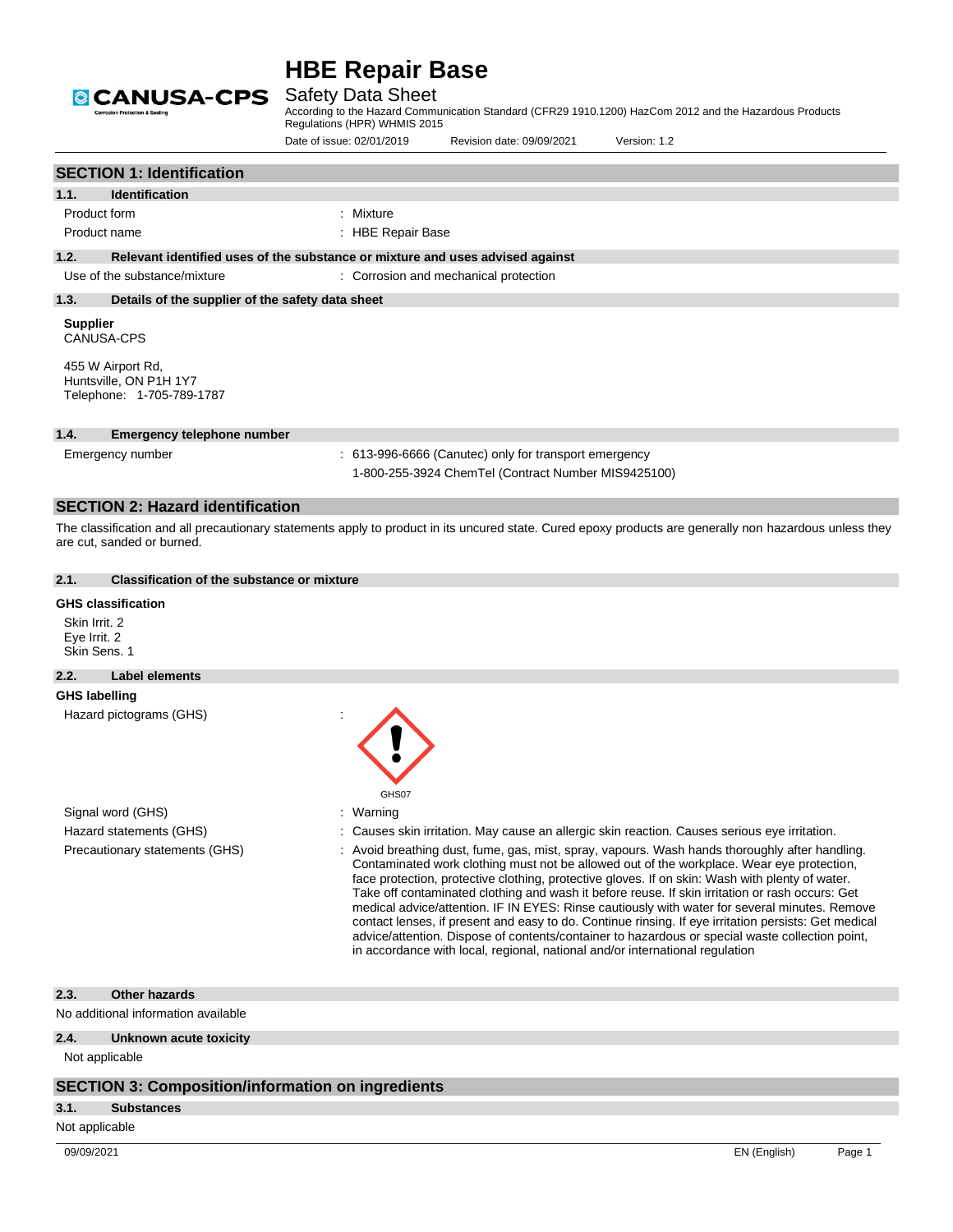## Safety Data Sheet

According to the Hazard Communication Standard (CFR29 1910.1200) HazCom 2012 and the Hazardous Products Regulations (HPR) WHMIS 2015

| 3.2.<br><b>Mixtures</b>                                             |                           |              |  |  |
|---------------------------------------------------------------------|---------------------------|--------------|--|--|
| <b>Name</b>                                                         | <b>Product identifier</b> | $\%$         |  |  |
| Phenol, polymer with formaldehyde, glycidyl ether                   | (CAS-No.) 28064-14-4      | $10 - 40$    |  |  |
| Oxirane, 2,2'-[(2,2-dimethyl-1,3-propanediyl)bis(oxymethylene)]bis- | (CAS-No.) 17557-23-2      | $3 - 20$     |  |  |
| Mica-group minerals                                                 | (CAS-No.) 12001-26-2      | $5 - 10$     |  |  |
| Bisphenol A-epichlorohydrin polymer                                 | (CAS-No.) 25068-38-6      | $0.01 - 0.5$ |  |  |

#### **\*Chemical name, CAS number and/or exact concentration have been withheld as a trade secret**

\* This product contains Quartz CAS#14808-60-7 and Titanium dioxide CAS#13463-67-7. Exposure to quartz and titanium dioxide is not expected from this product under all normal conditions of use. Read all instructions and/or technical sheets before using of this product.

|      | <b>SECTION 4: First aid measures</b>                                       |                                                                                                                                                                                                 |
|------|----------------------------------------------------------------------------|-------------------------------------------------------------------------------------------------------------------------------------------------------------------------------------------------|
| 4.1. | Description of first aid measures                                          |                                                                                                                                                                                                 |
|      | First-aid measures after inhalation                                        | : If breathing is difficult, remove victim to fresh air and keep at rest in a position comfortable for<br>breathing. Get medical advice/attention if you feel unwell.                           |
|      | First-aid measures after skin contact                                      | : IF ON SKIN: Wash with plenty of Water. Take off contaminated clothing and wash it before<br>reuse. If skin irritation or rash occurs: Get medical advice/attention.                           |
|      | First-aid measures after eye contact                                       | : IF IN EYES: Rinse cautiously with water for several minutes. Remove contact lenses, if present<br>and easy to do. Continue rinsing. If eye irritation persists: Get medical advice/attention. |
|      | First-aid measures after ingestion                                         | Do not induce vomiting without medical advice. Never give anything by mouth to an<br>unconscious person. Get medical advice/attention if you feel unwell.                                       |
| 4.2. | Most important symptoms and effects, both acute and delayed                |                                                                                                                                                                                                 |
|      | Symptoms/effects after inhalation                                          | : May cause irritation to the respiratory tract.                                                                                                                                                |
|      | Symptoms/effects after skin contact                                        | : Causes skin irritation. Symptoms may include redness, drying, defatting and cracking of the<br>skin. May cause an allergic skin reaction.                                                     |
|      | Symptoms/effects after eye contact                                         | Causes serious eye irritation. Symptoms may include discomfort or pain, excess blinking and<br>tear production, with marked redness and swelling of the conjunctiva.                            |
|      | Symptoms/effects after ingestion                                           | : May be harmful if swallowed. May cause gastrointestinal irritation, nausea, vomiting and<br>diarrhea.                                                                                         |
| 4.3. | Indication of any immediate medical attention and special treatment needed |                                                                                                                                                                                                 |
|      |                                                                            | Symptoms may be delayed. In case of accident or if you feel unwell, seek medical advice immediately (show the label where possible).                                                            |
|      | <b>SECTION 5: Firefighting measures</b>                                    |                                                                                                                                                                                                 |
| 5.1. | <b>Extinguishing media</b>                                                 |                                                                                                                                                                                                 |

| Suitable extinguishing media                                  | : Carbon dioxide (CO2), dry chemical powder, foam. Water spray.                                                                                                                      |  |  |
|---------------------------------------------------------------|--------------------------------------------------------------------------------------------------------------------------------------------------------------------------------------|--|--|
| Unsuitable extinguishing media                                | : Do not use a direct water stream.                                                                                                                                                  |  |  |
| 5.2.<br>Special hazards arising from the substance or mixture |                                                                                                                                                                                      |  |  |
| Fire hazard                                                   | : Products of combustion may include, and are not limited to: oxides of carbon. Organic acids.<br>Carboxylic acids. Aldehydes. alcohols. acrolein. Phosphorus oxides. Sulfur oxides. |  |  |
| Reactivity                                                    | : No dangerous reactions known under normal conditions of use.                                                                                                                       |  |  |
| 5.3.<br><b>Advice for firefighters</b>                        |                                                                                                                                                                                      |  |  |
| Firefighting instructions                                     | : Use water spray to cool exposed surfaces.                                                                                                                                          |  |  |
| Protection during firefighting                                | : Keep upwind of fire. Wear full fire fighting turn-out gear (full Bunker gear) and respiratory<br>protection (SCBA).                                                                |  |  |

### **SECTION 6: Accidental release measures**

| 6.1.   | Personal precautions, protective equipment and emergency procedures |                                                                                                                                         |
|--------|---------------------------------------------------------------------|-----------------------------------------------------------------------------------------------------------------------------------------|
|        | General measures                                                    | : Use personal protection recommended in Section 8. Isolate the hazard area and deny entry to<br>unnecessary and unprotected personnel. |
| 6.1.1. | For non-emergency personnel                                         |                                                                                                                                         |

No additional information available

#### **6.1.2. For emergency responders**

No additional information available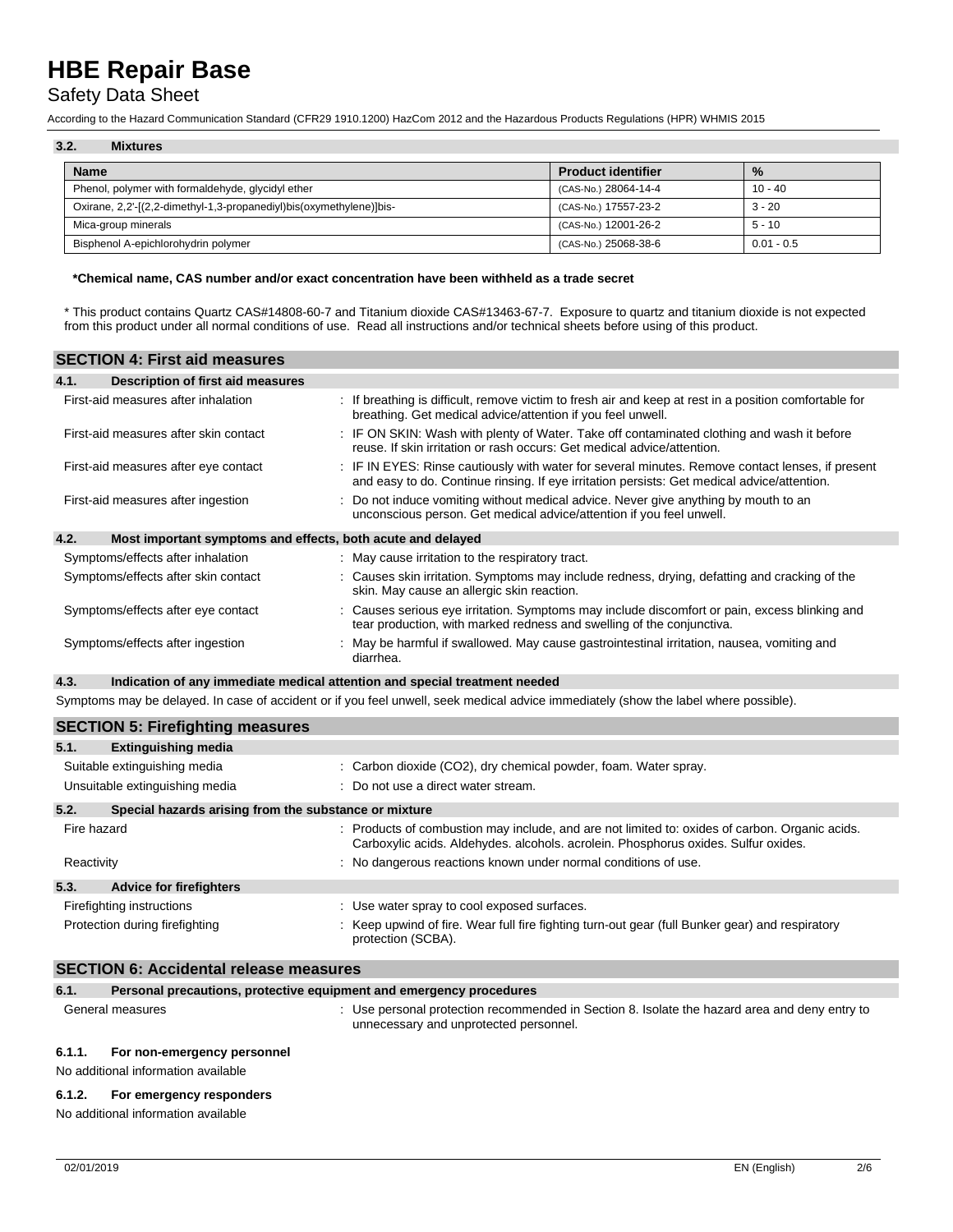## Safety Data Sheet

According to the Hazard Communication Standard (CFR29 1910.1200) HazCom 2012 and the Hazardous Products Regulations (HPR) WHMIS 2015

| 6.2.             | <b>Environmental precautions</b>                                                    |                                                                                                                                                                                                                                                                           |  |
|------------------|-------------------------------------------------------------------------------------|---------------------------------------------------------------------------------------------------------------------------------------------------------------------------------------------------------------------------------------------------------------------------|--|
|                  | Prevent entry to sewers and public waters.                                          |                                                                                                                                                                                                                                                                           |  |
| 6.3.             | Methods and material for containment and cleaning up                                |                                                                                                                                                                                                                                                                           |  |
|                  | For containment                                                                     | : Stop leak if safe to do so. Absorb and/or contain spill with inert material (sand, vermiculite or<br>other appropriate material), then place in suitable container. Do not flush into surface water or<br>sewer system. Wear recommended personal protective equipment. |  |
|                  | Methods for cleaning up                                                             | : Sweep or shovel spills into appropriate container for disposal. Provide ventilation.                                                                                                                                                                                    |  |
| 6.4.             | Reference to other sections                                                         |                                                                                                                                                                                                                                                                           |  |
|                  | For further information refer to section 8: "Exposure controls/personal protection" |                                                                                                                                                                                                                                                                           |  |
|                  | <b>SECTION 7: Handling and storage</b>                                              |                                                                                                                                                                                                                                                                           |  |
| 7.1.             | <b>Precautions for safe handling</b>                                                |                                                                                                                                                                                                                                                                           |  |
|                  | Precautions for safe handling                                                       | : Avoid contact with skin and eyes. Avoid breathing dust/fume/gas/mist/vapours/spray. Do not<br>swallow. Handle and open container with care. When using do not eat, drink or smoke.                                                                                      |  |
| Hygiene measures |                                                                                     | : Wash contaminated clothing before reuse. Always wash hands after handling the product.                                                                                                                                                                                  |  |
| 7.2.             | Conditions for safe storage, including any incompatibilities                        |                                                                                                                                                                                                                                                                           |  |

#### **7.2. Conditions for safe storage, including any incompatibilities**

Storage conditions **Storage conditions** : Keep out of the reach of children. Keep container tightly closed. Store in a dry, cool and wellventilated place.

## **SECTION 8: Exposure controls/personal protection**

## **8.1. Control parameters**

| Oxirane, 2,2'-[(2,2-dimethyl-1,3-propanediyl)bis(oxymethylene)]bis- (17557-23-2) |                                      |                                                             |  |  |  |
|----------------------------------------------------------------------------------|--------------------------------------|-------------------------------------------------------------|--|--|--|
| Not applicable                                                                   |                                      |                                                             |  |  |  |
| Mica-group minerals (12001-26-2)                                                 |                                      |                                                             |  |  |  |
| <b>ACGIH</b>                                                                     | ACGIH TWA (mg/m <sup>3</sup> )       | 3 mg/m <sup>3</sup> (respirable particulate matter)         |  |  |  |
| <b>ACGIH</b>                                                                     | Remark (ACGIH)                       | Pneumoconiosis                                              |  |  |  |
| <b>OSHA</b>                                                                      | OSHA PEL (TWA) (ppm)                 | 20 mppcf                                                    |  |  |  |
| <b>OSHA</b>                                                                      | Remark (OSHA)                        | Table Z-3, CAS No. source: eCFR Table Z-1.                  |  |  |  |
| <b>IDLH</b>                                                                      | US IDLH $(mq/m3)$                    | 1500 mg/m <sup>3</sup> (containing $\lt$ 1% quartz)         |  |  |  |
| <b>NIOSH</b>                                                                     | NIOSH REL (TWA) (mg/m <sup>3</sup> ) | 3 mg/m <sup>3</sup> (containing <1% Quartz-respirable dust) |  |  |  |
| Phenol, polymer with formaldehyde, glycidyl ether (28064-14-4)                   |                                      |                                                             |  |  |  |
| Not applicable                                                                   |                                      |                                                             |  |  |  |
| Bisphenol A-epichlorohydrin polymer (25068-38-6)                                 |                                      |                                                             |  |  |  |
| Not applicable                                                                   |                                      |                                                             |  |  |  |

## **8.2. Exposure controls**

| Appropriate engineering controls | : Ensure good ventilation of the work station.                                                                                                                                                                                                   |
|----------------------------------|--------------------------------------------------------------------------------------------------------------------------------------------------------------------------------------------------------------------------------------------------|
| Hand protection                  | : Wear suitable gloves resistant to chemical penetration.                                                                                                                                                                                        |
| Eye protection                   | : Safety glasses or goggles are recommended when using product.                                                                                                                                                                                  |
| Skin and body protection         | : Wear suitable protective clothing.                                                                                                                                                                                                             |
| Respiratory protection           | : In case of insufficient ventilation, wear suitable respiratory equipment. Respirator selection<br>must be based on known or anticipated exposure levels, the hazards of the product and the<br>safe working limits of the selected respirator. |
| Environmental exposure controls  | : Avoid release to the environment.                                                                                                                                                                                                              |
| Other information                | : Handle in accordance with good industrial hygiene and safety procedures. Do not eat, drink or<br>smoke when using this product.                                                                                                                |

## **SECTION 9: Physical and chemical properties**

| Information on basic physical and chemical properties<br>9.1. |                |
|---------------------------------------------------------------|----------------|
| Physical state                                                | : Liauid       |
| Appearance                                                    | : Viscous      |
| Colour                                                        | : White, Grey. |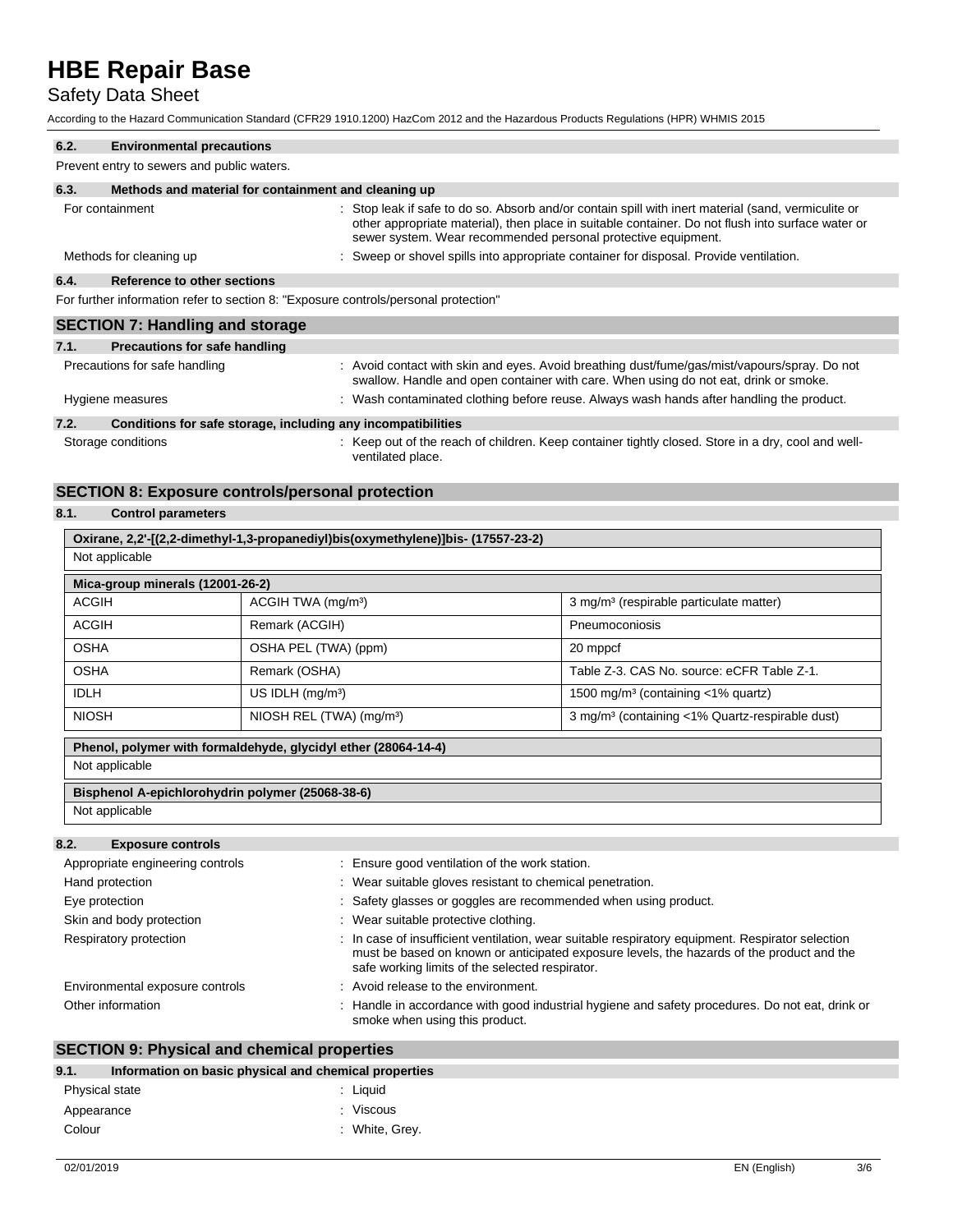## Safety Data Sheet

According to the Hazard Communication Standard (CFR29 1910.1200) HazCom 2012 and the Hazardous Products Regulations (HPR) WHMIS 2015

| Odour                                      | <b>Faint Oily</b><br>÷ |
|--------------------------------------------|------------------------|
| Odour threshold                            | Not applicable         |
| рH                                         | Not applicable         |
| Melting point                              | Not applicable         |
| Freezing point                             | : $-5 °C / 23 °F$      |
| Boiling point                              | Not applicable         |
| Flash point                                | > 93.3 °C / 200 °F     |
| Relative evaporation rate (butylacetate=1) | Not applicable         |
| Flammability (solid, gas)                  | Not flammable.         |
| Vapour pressure                            | Not applicable         |
| Relative vapour density at 20 °C           | Not applicable         |
| Relative density                           | 1.49                   |
| Solubility                                 | Slightly soluble       |
| Partition coefficient n-octanol/water      | Not applicable         |
| Auto-ignition temperature                  | Not applicable         |
| Decomposition temperature                  | Not applicable         |
| Viscosity, kinematic                       | >86000 cPs             |
| Viscosity, dynamic                         | > 128000 cPs           |
| <b>Explosive limits</b>                    | Not applicable         |
| <b>Explosive properties</b>                | Not applicable         |
| Oxidising properties                       | Not applicable         |
|                                            |                        |

### **9.2. Other information**

No additional information available

|       | <b>SECTION 10: Stability and reactivity</b>                  |                                                                                                                                                          |
|-------|--------------------------------------------------------------|----------------------------------------------------------------------------------------------------------------------------------------------------------|
| 10.1. | <b>Reactivity</b>                                            |                                                                                                                                                          |
|       | No dangerous reactions known under normal conditions of use. |                                                                                                                                                          |
| 10.2. | <b>Chemical stability</b>                                    |                                                                                                                                                          |
|       | Stable under normal conditions.                              |                                                                                                                                                          |
| 10.3. | Possibility of hazardous reactions                           |                                                                                                                                                          |
|       | No dangerous reactions known under normal conditions of use. |                                                                                                                                                          |
| 10.4. | <b>Conditions to avoid</b>                                   |                                                                                                                                                          |
|       | Heat. Incompatible materials.                                |                                                                                                                                                          |
| 10.5. | Incompatible materials                                       |                                                                                                                                                          |
|       | Strong acids. Strong oxidizing agents.                       |                                                                                                                                                          |
| 10.6. | <b>Hazardous decomposition products</b>                      |                                                                                                                                                          |
|       |                                                              | May include, and are not limited to: oxides of carbon. Organic acids. Carboxylic acids. Aldehydes. alcohols. acrolein. Phosphorus oxides. Sulfur oxides. |
|       | <b>SECTION 11: Toxicological information</b>                 |                                                                                                                                                          |
| 11.1. | Information on toxicological effects                         |                                                                                                                                                          |
|       | Acute toxicity (oral)                                        | : Not applicable                                                                                                                                         |
|       | Acute toxicity (dermal)                                      | : Not applicable                                                                                                                                         |
|       | Acute toxicity (inhalation)                                  | : Not applicable                                                                                                                                         |

| Oxirane, 2,2'-[(2,2-dimethyl-1,3-propanediyl)bis(oxymethylene)]bis- (17557-23-2) |                                        |  |
|----------------------------------------------------------------------------------|----------------------------------------|--|
| LD50 oral rat                                                                    | 4500 mg/kg                             |  |
| Bisphenol A-epichlorohydrin polymer (25068-38-6)                                 |                                        |  |
| LD50 oral rat                                                                    | 11400 mg/kg                            |  |
| Skin corrosion/irritation                                                        | : Causes skin irritation.              |  |
| Serious eye damage/irritation                                                    | : Causes serious eye irritation.       |  |
| Respiratory or skin sensitisation                                                | : May cause an allergic skin reaction. |  |
| Germ cell mutagenicity                                                           | : Not applicable                       |  |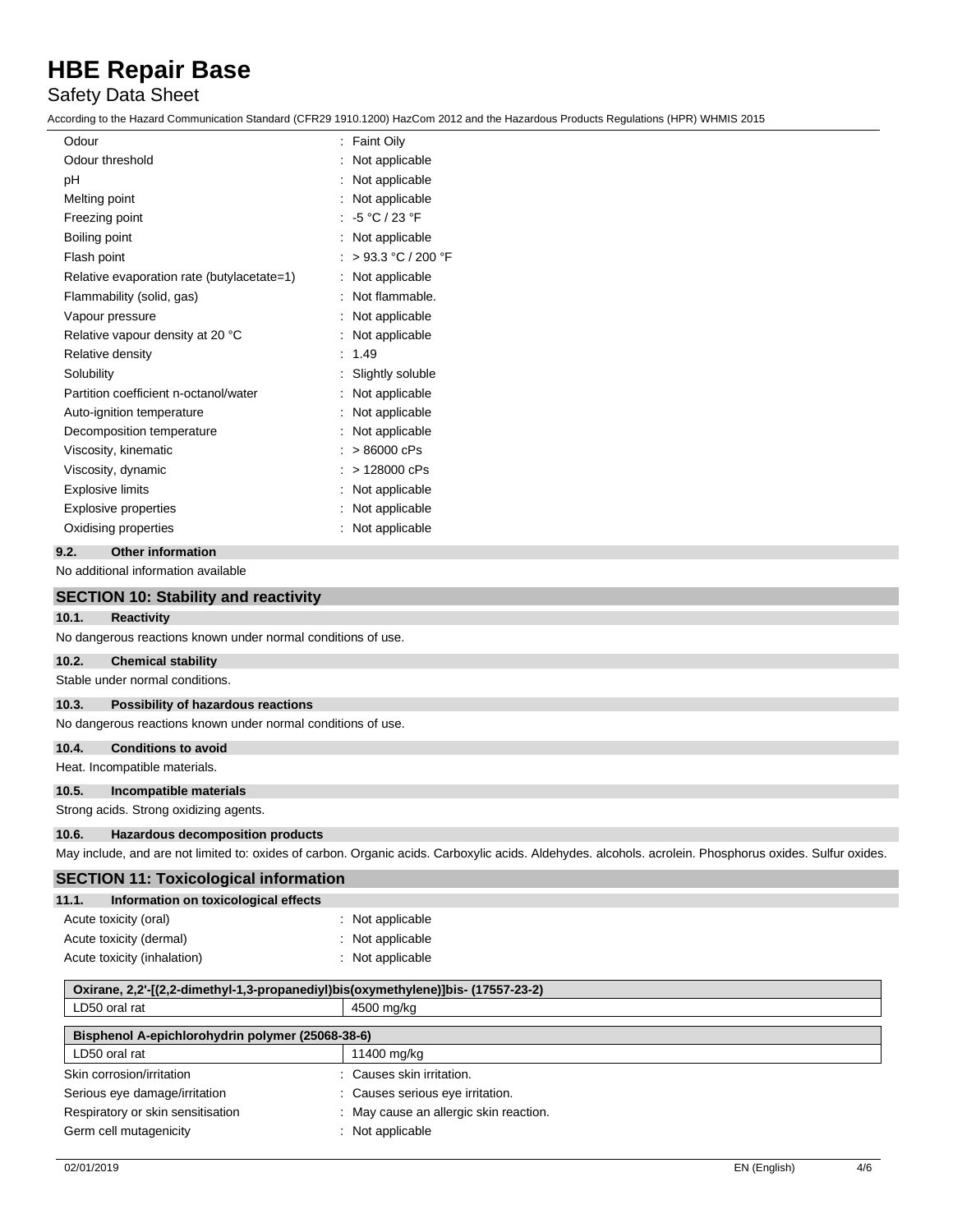## Safety Data Sheet

|                                                                                              | ccording to the Hazard Communication Standard (CFR29 1910.1200) HazCom 2012 and the Hazardous Products Regulations (HPR) WHMIS 2015                                                                                                                                           |  |  |
|----------------------------------------------------------------------------------------------|-------------------------------------------------------------------------------------------------------------------------------------------------------------------------------------------------------------------------------------------------------------------------------|--|--|
| Carcinogenicity                                                                              | : Not applicable                                                                                                                                                                                                                                                              |  |  |
| Reproductive toxicity                                                                        | : Not applicable                                                                                                                                                                                                                                                              |  |  |
| STOT-single exposure                                                                         | : Not applicable                                                                                                                                                                                                                                                              |  |  |
| STOT-repeated exposure                                                                       | Not applicable                                                                                                                                                                                                                                                                |  |  |
| Aspiration hazard                                                                            | Not applicable                                                                                                                                                                                                                                                                |  |  |
|                                                                                              |                                                                                                                                                                                                                                                                               |  |  |
| Symptoms/effects after inhalation                                                            | : May cause irritation to the respiratory tract.                                                                                                                                                                                                                              |  |  |
| Symptoms/effects after skin contact                                                          | Causes skin irritation. Symptoms may include redness, drying, defatting and cracking of the<br>skin. May cause an allergic skin reaction.                                                                                                                                     |  |  |
| Symptoms/effects after eye contact                                                           | Causes serious eye irritation. Symptoms may include discomfort or pain, excess blinking and<br>tear production, with marked redness and swelling of the conjunctiva.<br>May be harmful if swallowed. May cause gastrointestinal irritation, nausea, vomiting and<br>diarrhea. |  |  |
| Symptoms/effects after ingestion                                                             |                                                                                                                                                                                                                                                                               |  |  |
| Other information                                                                            | : Likely routes of exposure: ingestion, inhalation, skin and eye.                                                                                                                                                                                                             |  |  |
| <b>SECTION 12: Ecological information</b>                                                    |                                                                                                                                                                                                                                                                               |  |  |
| 12.1.<br><b>Toxicity</b>                                                                     |                                                                                                                                                                                                                                                                               |  |  |
| Ecology - general                                                                            | : May cause long-term adverse effects in the aquatic environment.                                                                                                                                                                                                             |  |  |
| 12.2.<br><b>Persistence and degradability</b>                                                |                                                                                                                                                                                                                                                                               |  |  |
| HBE-95 Base                                                                                  |                                                                                                                                                                                                                                                                               |  |  |
| Persistence and degradability                                                                | Not established.                                                                                                                                                                                                                                                              |  |  |
|                                                                                              |                                                                                                                                                                                                                                                                               |  |  |
| 12.3.<br><b>Bioaccumulative potential</b>                                                    |                                                                                                                                                                                                                                                                               |  |  |
| HBE-95 Base                                                                                  |                                                                                                                                                                                                                                                                               |  |  |
| Bioaccumulative potential                                                                    | Not established.                                                                                                                                                                                                                                                              |  |  |
| 12.4.<br><b>Mobility in soil</b>                                                             |                                                                                                                                                                                                                                                                               |  |  |
| No additional information available                                                          |                                                                                                                                                                                                                                                                               |  |  |
| 12.5.<br>Other adverse effects                                                               |                                                                                                                                                                                                                                                                               |  |  |
| Other information                                                                            | : No other effects known.                                                                                                                                                                                                                                                     |  |  |
| <b>SECTION 13: Disposal considerations</b>                                                   |                                                                                                                                                                                                                                                                               |  |  |
| <b>Waste treatment methods</b><br>13.1.                                                      |                                                                                                                                                                                                                                                                               |  |  |
| Product/Packaging disposal recommendations                                                   | : Dispose in a safe manner in accordance with local/national regulations.                                                                                                                                                                                                     |  |  |
| <b>SECTION 14: Transport information</b>                                                     |                                                                                                                                                                                                                                                                               |  |  |
| 14.1. UN number                                                                              |                                                                                                                                                                                                                                                                               |  |  |
| Not regulated for transport                                                                  |                                                                                                                                                                                                                                                                               |  |  |
| 14.2. UN proper shipping name                                                                |                                                                                                                                                                                                                                                                               |  |  |
| Proper Shipping Name (DOT/TDG)<br>Proper Shipping Name (IMDG)<br>Proper Shipping Name (IATA) | Not applicable<br>Not applicable<br>: Not applicable                                                                                                                                                                                                                          |  |  |

## **14.3. Transport hazard class(es)**

## **Department of Transportation (DOT) and Transportation of Dangerous Goods (TDG)**

| Transport hazard class(es) (DOT/TDG) | : Not applicable |
|--------------------------------------|------------------|
| <b>IMDG</b>                          |                  |